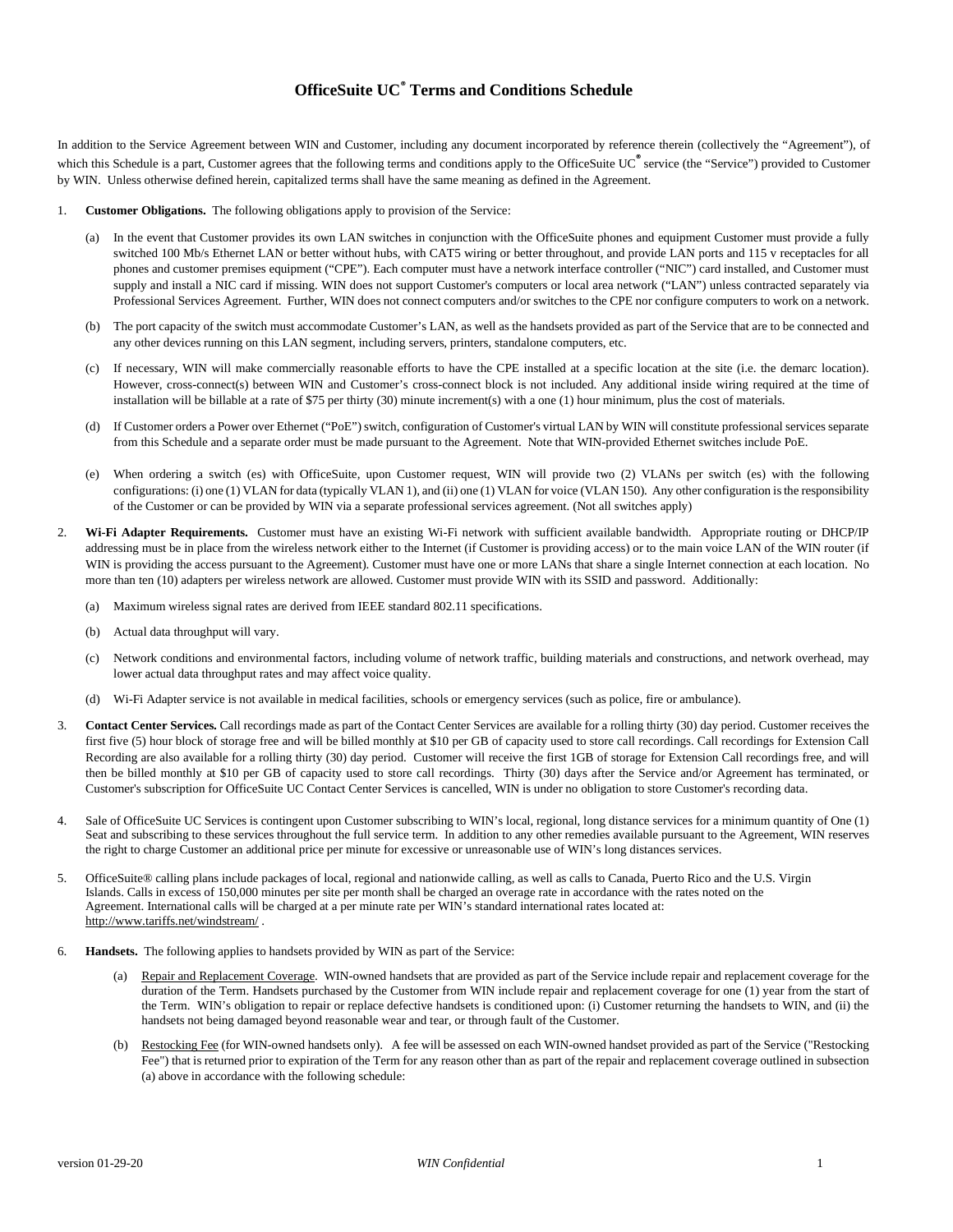| <b>Months Remaining in Term</b> | <b>Restocking Fee Per Phone</b> |
|---------------------------------|---------------------------------|
| More than twelve (12) months    | \$149                           |
| Twelve (12) months or less      |                                 |

If returned handsets are accompanied by a Term renewal, the following Restocking Fee schedule will apply:

| <b>Months Remaining in Term</b>           | <b>Restocking Fee Per Phone</b> |
|-------------------------------------------|---------------------------------|
| More than eighteen (18) months            | \$149                           |
| Eighteen $(18)$ to thirteen $(13)$ months | \$99                            |
| Twelve $(12)$ to four $(4)$ months        | \$49                            |
| Three $(3)$ months or less                | \$0                             |

Customer will not be charged for standard shipping and return shipping for replaced handsets. In the event Customer has returned any handsets prior to the expiration of the Term and WIN provides replacement handsets, Customer shall be responsible for installation. Any dispatch for installation of replacement phones by WIN is subject to additional charges.

Customer acknowledges that Windstream may lease the Equipment from, or pledge any or all of its rights in the Equipment to, any entity or other financing source (each a "Lessor") and Customer shall comply with any and all directions from such Lessor regarding the Equipment, including releasing the Equipment to Lessor upon written request.

- 7. **Training**. WIN will make the following training available to Customer at the rates outlined below:
	- (a) On-boarding Training for new OfficeSuite UC Customers: Each location of ten (10) or more users will receive on-boarding training delivered free of charge via webinar and audio bridge for Administrators and End Users of the system. Smaller sites may join the training sessions for larger sites or participate in free general training sessions available at [www.windstreamenterprise.com.](http://www.windstreamenterprise.com/) Additional training may be purchased at a rate of \$99 per session.
- 8. charge. After this sixty (60) day support period, any calls into the support line for functions that can be performed by the Tenant Administrator via the Support. Customer's Tenant Administrator is provided with sixty (60) days of support via the toll-free support line (833) 241-0100 at no additional Go Kinetic Business portal will be billed \$40 for the first thirty (30) minutes plus \$25 per fifteen (15) minute period thereafter.
- 9. **Termination.** Upon termination of the Service and/or Agreement, Customer agrees to relinquish any IP addresses or address blocks assigned to Customer by WIN. Any additional fax, toll free, and or HD Meeting services provided in conjunction with the Service will also be terminated unless Customer requests that those services continue at the then-current retail rates.
- 10. **Service Level Agreement ("SLA")**. WIN's SLA objective for OfficeSuite UC and OfficeSuite UC Call Center is 99.99% availability to eligible customers, subject to the following terms and conditions. This SLA covers all WIN-managed: (i) services; (ii) hardware, CPE, and software platforms/systems; and (iii) physical plant and "Core" infrastructure facilities. In the event WIN fails to meet this SLA for any given month, Customer may request a credit ("Outage Credit") of five percent (5%) of the applicable MRC for each calendar day in which an outage occurs ("Outage"). In the event recorded calls are unavailable during the thirty (30) day rolling period, as reported by Customer via Trouble Ticket and verified by WIN, Customer may request an Outage Credit of five percent (5%) of the of the applicable FMRC.
	- (a) Specific SLA Objectives.
		- i. *Port Availability* is a measurement of the total time that the Service is operative when measured over a thirty (30) day month (or seven hundred and twenty (720) hour) period (hereinafter "Month"). Service is considered inoperative when Customer cannot exchange IP Packets over the Service. Port Availability objective is 99.99%.
		- ii. *Latency* is the average round-trip time, measured over a Month, required for an IP packet (100 bytes) to travel between "Core" IP POPs. The Latency objective on for the Service is for an average round trip time of forty-five (45) ms.
		- iii. *Packet Delivery* is the successful delivery of packets between any two (2) Customer ports on WIN's network provided as part of the Service, measured by the percentage of one hundred (100) byte packets delivered at five (5) iterations of one hundred (100) trials, averaged over a Month. The Packet Delivery objective is 99%.
		- iv. *Jitter* is a measurement of the standard deviation of Latency averaged over a Month, required for an IP packet (100 bytes) to travel between "Core" IP POP's. The Jitter objective is for standard deviation of Latency not to exceed fifteen (15) ms.
	- (b) Service Credits Exclusions.SLA calculations will not include any unavailability that Customer fails to report to WIN immediately upon a service outage by initiating a trouble ticket, or any unavailability resulting from: (i) scheduled or emergency WIN maintenance; (ii) failure of power, facilities, equipment, systems or connections not provided by WIN; (iii) acts or omissions of Customer, or any use or user of the Service authorized by Customer, including failure to comply with all installation requirements (such as environmental requirements for applicable equipment); (iv) reasons of force majeure as described in Agreement; (v) bandwidth saturation or other resource exhaustion or outage caused by malicious traffic such as viruses, worms, Trojan horses, DDoS attacks, etc.; (vi) suspension of Service due to non-payment or breach of Agreement by Customer;